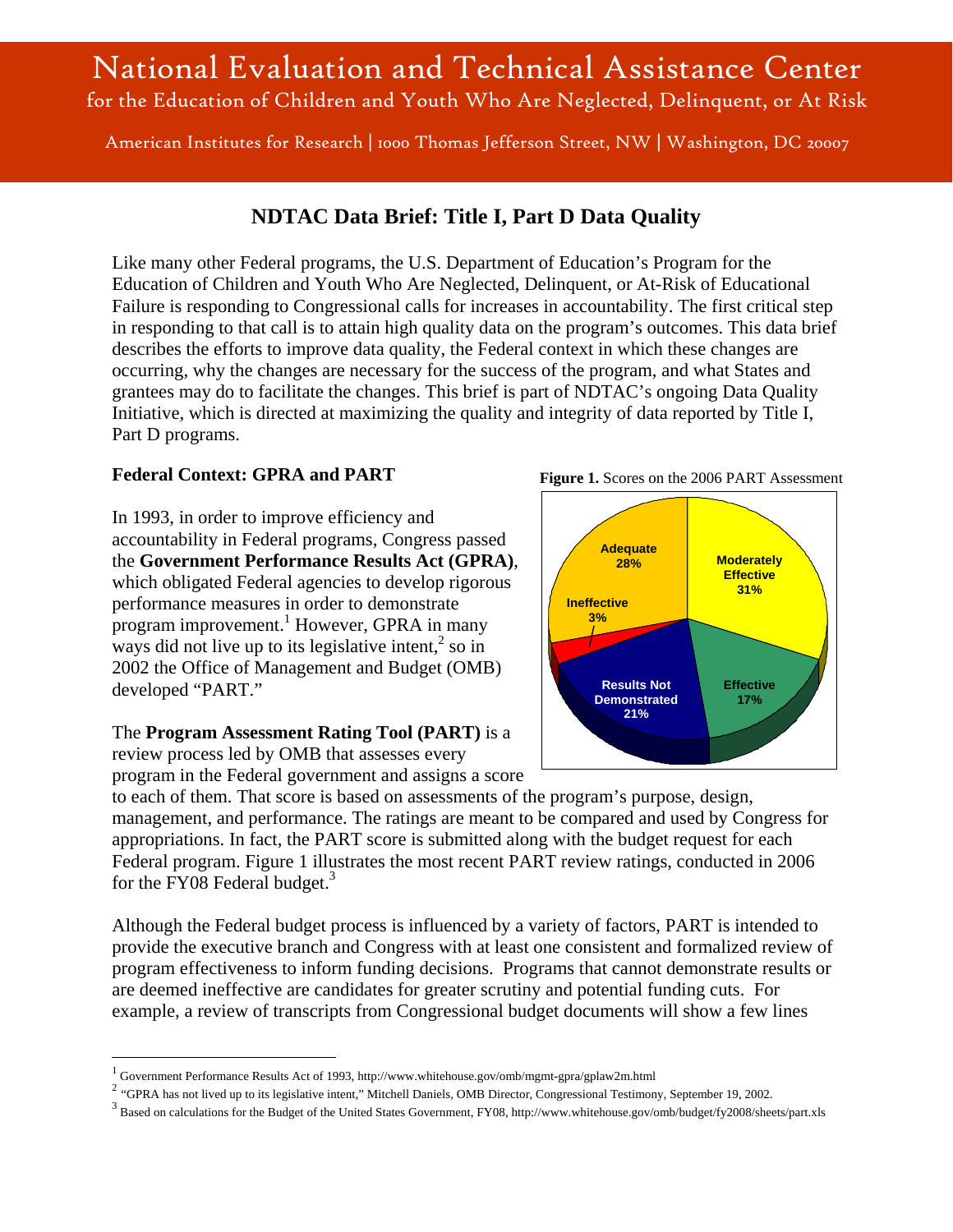like this one, "The program received a rating of 'ineffective' by the 2006 PART Assessment. It is duplicative of numerous other programs and has demonstrated no measurable success."<sup>4</sup>

#### *Title I, Part D and the Federal Review Process*

Title I, Part D underwent its first PART review in  $2005$ <sup>5</sup>. At the time of review, the first comprehensive Part D data collection had not been completed, and no quantitative information was available to demonstrate performance. For this reason, the program was categorized as Not Performing and received a rating of "Results Not Demonstrated." In spring 2007, after two years of expanded data collection, it became possible to assess the impact of the Part D program, at least preliminarily, and the program was reviewed again.<sup>6</sup> The program was categorized as Performing and rated as "Adequate," a significant achievement considering the relatively short period of time in which the program built up its data collection process.<sup>7</sup>

#### *Title I, Part D Federal Performance Measures*

Although Part D performance measures continue to evolve, the program has delineated three academic performance measures as of spring 2007. The three measures are aligned with the key aspects of the program's mission to improve educational programming for youth who are neglected (N) or delinquent (D) and to promote their successful transition from institutionalization to further schooling and employment. To reach its goals, the program as a whole must demonstrate a 5 percent increase in the number of students achieving each of the key indicators from year to year. Table 1 displays the Part D measures, the performance targets for each measure, and the results based on data collected thus far.

|                                                                                                                                                                                                                                                                                                                                                                             | diploma equivalent     | Measure 1: The percentage of<br>students who are N or D obtaining<br>a secondary school diploma or | <b>Table 1.</b> Nesults for the Thie I, Fart D academic performance ineasures<br>Measure 2: The percentage of<br>students who are N or D earning<br>high school course credits |                        |                    | <b>Measure 3: The percentage of</b><br>students who are N or D who<br>improve reading skills as<br>quantified on approved and |                                 |                    |
|-----------------------------------------------------------------------------------------------------------------------------------------------------------------------------------------------------------------------------------------------------------------------------------------------------------------------------------------------------------------------------|------------------------|----------------------------------------------------------------------------------------------------|--------------------------------------------------------------------------------------------------------------------------------------------------------------------------------|------------------------|--------------------|-------------------------------------------------------------------------------------------------------------------------------|---------------------------------|--------------------|
|                                                                                                                                                                                                                                                                                                                                                                             |                        |                                                                                                    |                                                                                                                                                                                |                        |                    |                                                                                                                               | validated measures <sup>#</sup> |                    |
| Year                                                                                                                                                                                                                                                                                                                                                                        | <b>Target</b>          | <b>Performance</b>                                                                                 | Year                                                                                                                                                                           | <b>Target</b>          | <b>Performance</b> | Year                                                                                                                          | <b>Target</b>                   | <b>Performance</b> |
| 2005                                                                                                                                                                                                                                                                                                                                                                        | <b>Set</b><br>baseline | 10.50                                                                                              | 2005                                                                                                                                                                           | <b>Set</b><br>baseline | 55.95              | 2005                                                                                                                          | <b>Set</b><br>baseline          | 72.53              |
| 2006                                                                                                                                                                                                                                                                                                                                                                        | 11.03                  | $11.23*$                                                                                           | 2006                                                                                                                                                                           | 58.75                  | 47.68*             | 2006                                                                                                                          | 76.16                           | $70.11*$           |
| 2007                                                                                                                                                                                                                                                                                                                                                                        | 11.58                  | (June 2008)                                                                                        | 2007                                                                                                                                                                           | 61.68                  | (June 2008)        | 2007                                                                                                                          | 79.96                           | (June 2008)        |
| 2008                                                                                                                                                                                                                                                                                                                                                                        | 12.16                  | (June 2009)                                                                                        | 2008                                                                                                                                                                           | 64.77                  | (June 2009)        | 2008                                                                                                                          | 83.96                           | (June 2009)        |
|                                                                                                                                                                                                                                                                                                                                                                             | *Year 2 target met     |                                                                                                    | *Year 2 target unmet                                                                                                                                                           |                        |                    | *Year 2 target unmet                                                                                                          |                                 |                    |
| These indicators were calculated using Subpart 1 data from the CSPR. Baselines were set using the data from SY 2004-05.<br><sup>‡</sup> Future Federal reports will also include a fourth academic performance measure, calculating the percentage of neglected or<br>delinguent students who improve mathematics skills, as quantified on approved and validated measures. |                        |                                                                                                    |                                                                                                                                                                                |                        |                    |                                                                                                                               |                                 |                    |

#### **Table 1.** Results for the Title I, Part D academic performance measures†

 $\overline{a}$ 

<sup>4</sup> From the U.S. House, FY 2007

 $5$  Education  $\rightarrow$  Neglected and Delinquent State Agency Program Assessment (2005),

http://www.whitehouse.gov/omb/expectmore/summary/10003312.2005.html

 $6$  Education  $-$ - Neglected and Delinquent State Agency Program Assessment (2007),

http://www.whitehouse.gov/omb/expectmore/summary/10003312.2007.html<br><sup>7</sup> USED programs do not typically achieve a higher rating than Adequate without a national evaluation component.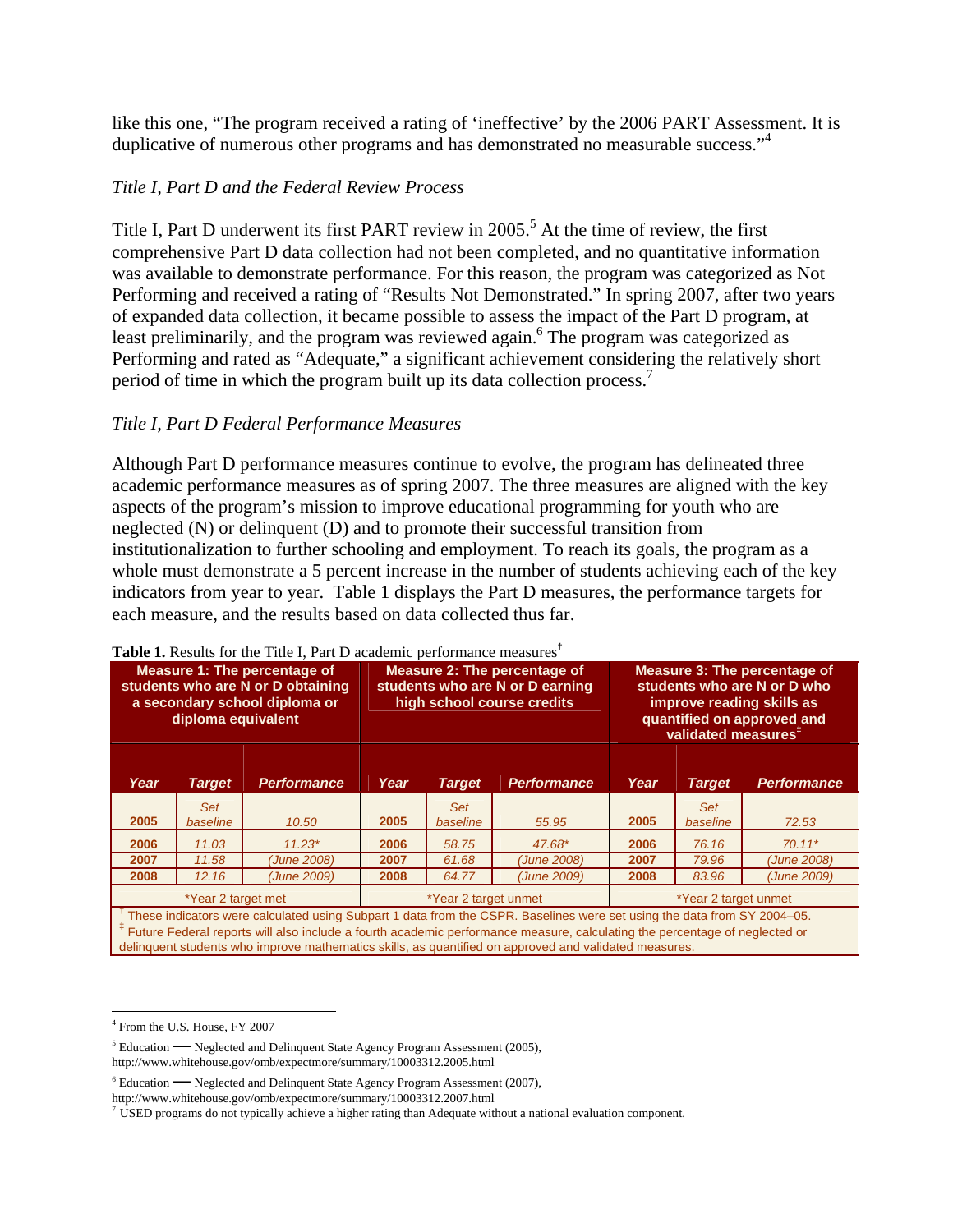As the data in Table 1 show, the program did not meet two of its three performance targets in 2006. It is likely that the baselines set and the changes in performance reflect data quality issues rather than actual changes in student or program performance. Especially in the first year of data collection, programs were becoming familiar with the new collection instruments and States did not have data-collection systems fully up and running in advance of school year (SY) 2004–05 collection.

The remainder of this brief examines the importance of data quality and the common problems in the data reported by N or D programs over the past two years.

### **Why Is Data Quality Important to Title I, Part D Programs?**

As indicated above, at the National level, the Title I, Part D program needs reliable data to be able to demonstrate student progress to Congress and taxpayers. However, the importance of collecting high-quality data extends beyond Federal reporting requirements to the State and local level. States may use data reported by the facilities and programs under their jurisdiction to understand the effectiveness of N or D education and to make educated management and funding decisions directly affecting the students in those facilities and programs. Analyzing data from multiple programs, States may identify and share "best practices," thus elevating the quality of education across the State. States can also use the data in reporting to legislators, State agencies, and nongovernmental foundations to win support for their programs.

Individual programs need accurate data in order to gauge whether their students are benefiting from the educational instruction provided and to make informed decisions about these programs. Depending on the comprehensiveness of the local data collection, analyses can help identify which students or groups of students are making the greatest gains, which students or groups of students need additional targeted intervention, or which programs of instruction most effectively raise student achievement. However, the information gleaned from data is only useful if the data are of high quality.

# **Real Change or Impact of Data Quality?**

In June 2007 NDTAC launched a programwide Data Quality Initiative, with the goal of helping States understand how their data are used and, at the same time, encouraging data managers to examine data more critically and think more broadly about data quality. This section provides examples of changes demonstrated in the Title I, Part D data over the past two years as reported by States, which, depending on the quality and accuracy of the data, may or may not reflect actual changes that occurred in the field.

# *Programs Funded Under Title I, Part D*

Although overall State funding levels have remained fairly constant—the average change in allocation to each State amounted to only 1.7 percent of the total allocation for SY 2004–05—the proportions of those dollars spent on particular program types (e.g., juvenile detention, adult corrections) appears to have shifted from SY 2004–05 to SY 2005–06.

The change in programming was seen both in the types and total number of programs funded. Figure 2 illustrates the changes States made in allocating Part D funds to entire program types,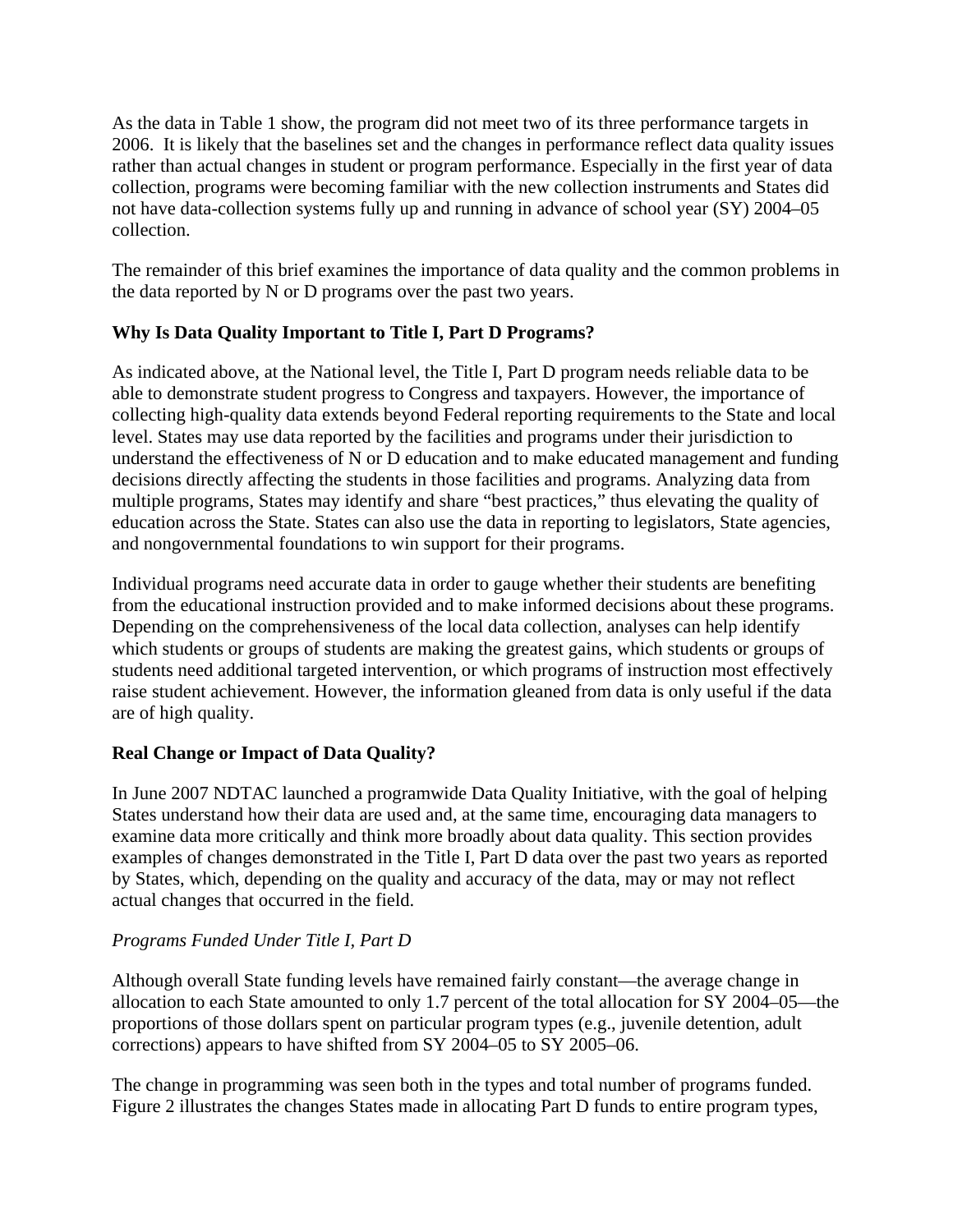such as neglect programs or detention programs. It appears as though some States discontinued Title I, Part D funding to particular program types, while others offered funding to program types they had not funded in the previous year.<sup>8</sup> The most notable example of this is the rise in the total number of States allocating Part D funding to "at-risk/other" programs; the number doubled from 11 States in SY 2004–05 to 22 States in SY 2005–06.<sup>9</sup>





Figure 3 captures the fluctuation in the total number of programs receiving Part D funds, per program type, from SY 2004–05 to SY 2005–06. Most striking is the increase in the number of neglected programs in Subpart 2 and juvenile detention programs in both Subparts, doubling or nearly doubling from the previous year.



**Figure 3.** Number of Programs Nationwide, SY 2004-05 to SY 2005-06

 $\overline{a}$ 

 $8$  States may continue to offer these programs even if they do not fund them with Title I, Part D funds.

 $9$  This particular increase may be due in part to the expansion of the "at-risk" program category to "at-risk/other" in 2005–06.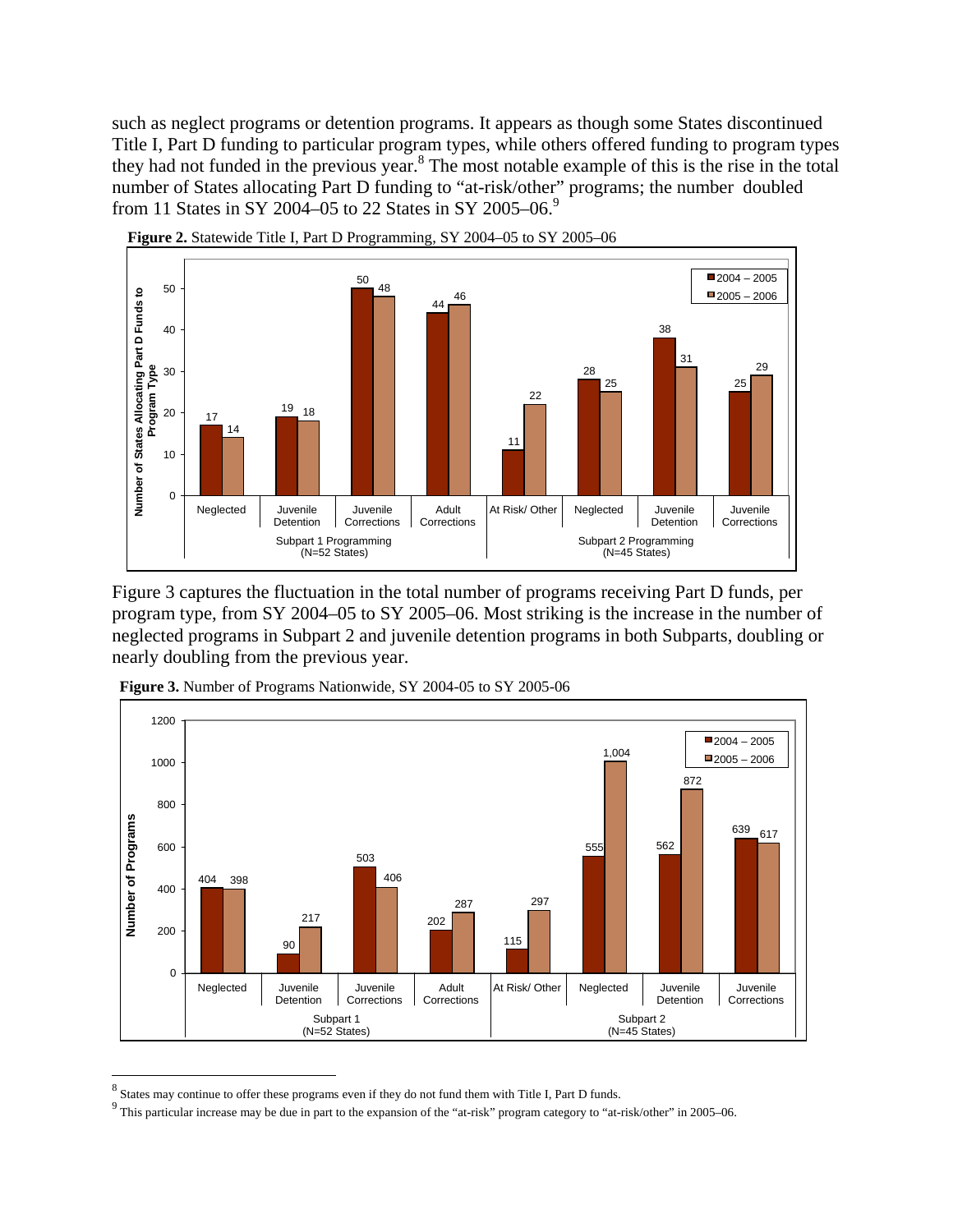There are a number of reasons why the funding distributions may change from year to year. The differences may reflect actual changes in funding decisions or data quality changes. States are able to determine program funding on an annual basis and distribute the funds based on need. Facilities and programs may also refuse funding or close down, and monies may be reallocated. Thus, some variablity in funding is expected from year to year. Other factors, both internal and external to the programs, may also have an impact on their ability to report accurate data (*see Factors Having an Impact on Data Quality*).

#### *Student Counts*

In the SY 2004–05 data collection, States reported a total unduplicated count of 110,115 students for Subpart 1. In the SY 2005–06 data collection, the reported unduplicated count totaled 135,607 students, an increase of over 23 percent. This expansion was not isolated to the unduplicated count, but was consistent with other demographic data, such as the total number of students reported in the age subgroups, $^{10}$  as depicted in Figure 4. Why did these counts increase? Student populations and the juvenile crime rate may certainly fluctuate, and it is

**Figure 4.** Nationwide Student Counts, SY 2004–05 to SY 2005–06



possible that the Part D program served 25,000 more students in SY 2005–06 than in the previous year. However, closer examination of the individual State data suggests that the rise in

the number of students reported may stem from data-collection issues for one or both years: 13 States indicated a 75 percent or greater increase in the population of students who are N or D. Figure 5 portrays the percentage of change in the population served for each State from the first to the second data collection.

The integrity of the student counts is especially important to any performance review process—at the Federal, State, or local level—as most calculations of student progress

<u>.</u>



 $10$  5–10 years old, 11–15 years old, 16–18 years old, and 19–21 years old.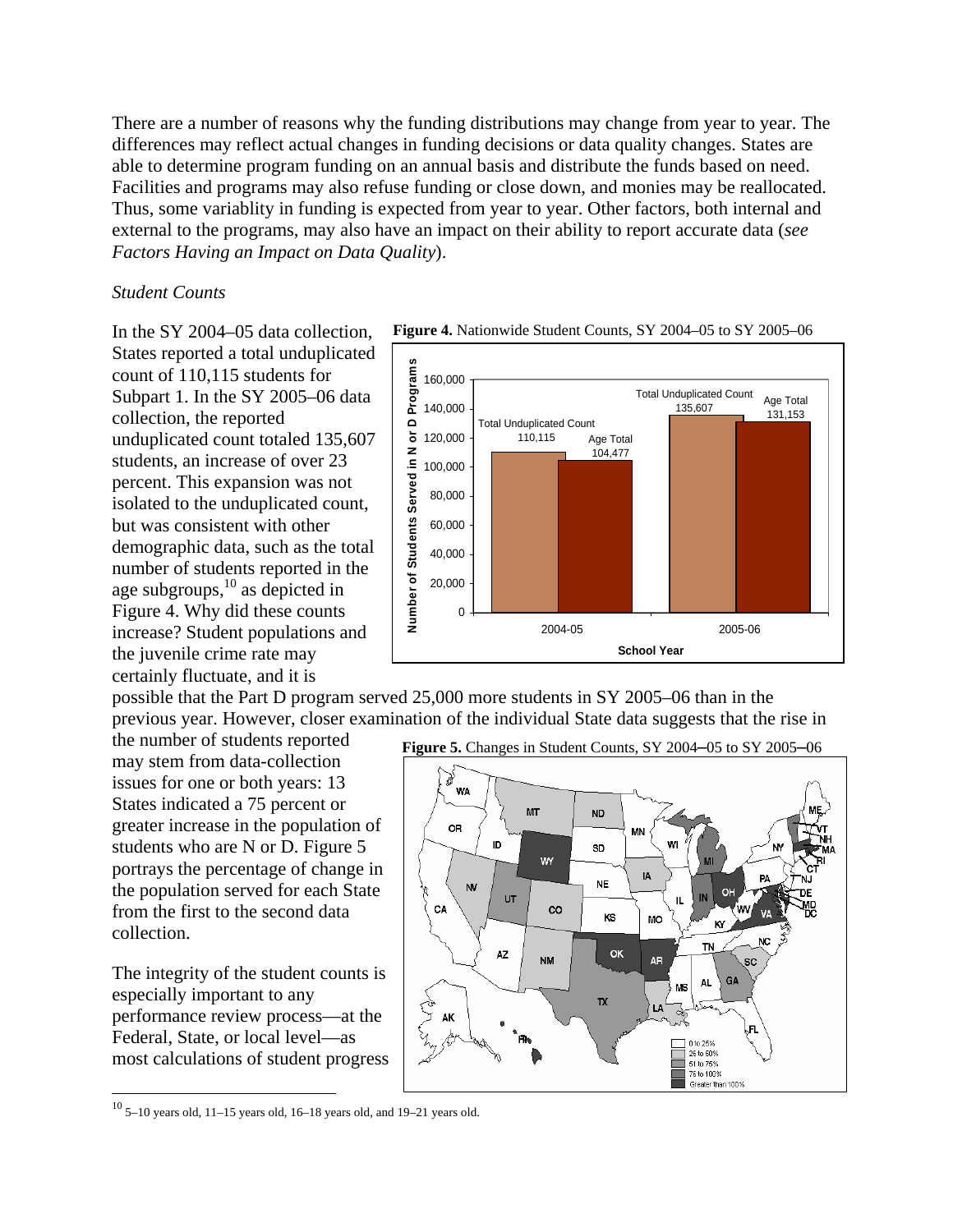(e.g., percentage of students obtaining a high school diploma) rely on accurate estimates of the student population served by Title I, Part D. More specifically, in the formula to calculate the percentage of students attaining an outcome, the population estimates are the denominators. Thus, as the denominators increase and the numbers of students attaining the outcomes remains the same, the percentage attaining the outcome decreases.

Because the program as a whole does not yet have historical data that would allow for predicting normal fluctuations in the population of students who are N or D, it is all the more important for States and individual programs to monitor the quality of their data. Assuming educational programming remains the same, it is expected that a true increase in the student population would be echoed by similar increases in student-outcome data. When the student population is incorrectly reported, especially if it is inflated, it becomes difficult to accurately reflect student progress and demonstrate the effectiveness of Title I, Part D programs.

### **Factors Having an Impact on Data Quality**

The program and student-count data provide a quick look at the types of changes taking place between the first and second collections. Without long-term results, it is difficult to determine which changes are real and which changes are the result of poor data quality. Collecting highquality data is an effort that requires diligence and commitment from parties at all levels—the local programs, which collect the student-level data; the State data managers, who compile and enter the data; and the agencies that develop the collection instruments. Collection of missing, incomplete, and/or inaccurate data for Title I, Part D may be the result of a number of factors: data collection instruments or instructions were confusing or misunderstood; the reporting questions and/or program categories $11$  were adjusted in between data collections; individual programs were unable to provide data, or could only provide partial data; data-collection systems were not fully in place during one or both of the collection periods; data were incorrectly entered during the data entry process; or data were not reviewed for accuracy at the program or State level—either within the current reporting year or in comparison to previous years.

Alone, or in conjunction, these factors can have a serious impact on the accuracy of the data reported. Even minor data quality problems at the local level can influence the Title I, Part D data at the National level. Developing processes for ensuring data accuracy are best initiated at the individual program level, and programs should be active in communicating to their State and local education agencies if there is any confusion regarding the type of information the State and Federal reporting forms request and the types of resources necessary to help make data collection accurate and efficient.

# **What Steps May Be Taken To Improve Data Quality?**

 $\overline{a}$ 

As a part of the Data Quality Initiative, NDTAC prepared individualized data quality reports for each State based on the Subpart 1 data it provided in the CSPR for SY 2005–06. States should ensure that they understand their scores and what data quality problems were found.

In preparing the State data quality reports and other analyses, NDTAC identified four data quality issues posing the greatest problems for Federal reporting:

 $11$  In 2005–06, under Subpart 2, the program category "at-risk" was expanded to "at-risk and other."